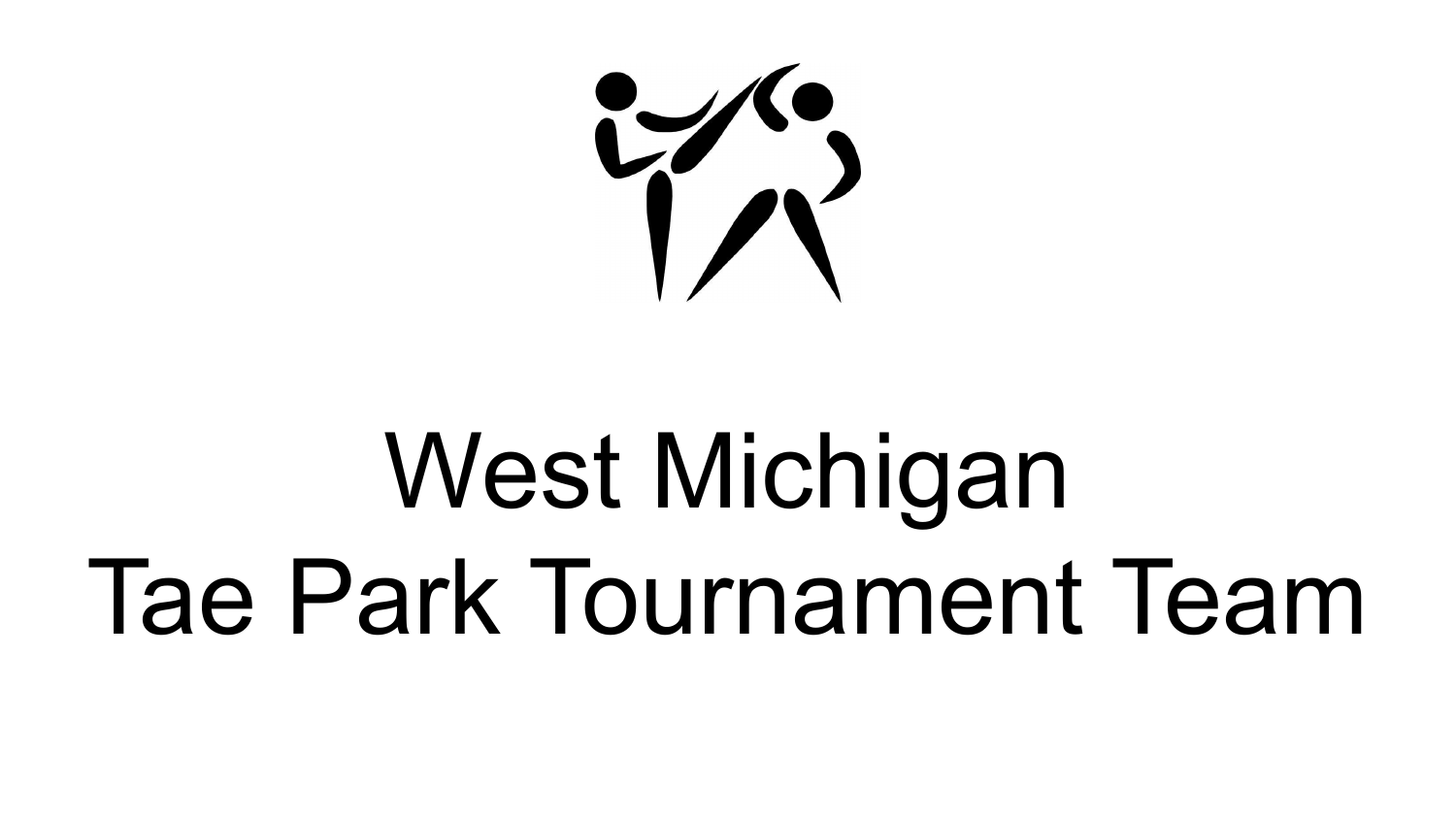### About

- The tournament team practices on Sundays from 12:30 - 2:30
- Development of skill and expertise in Olympic-style sparring
- Prepare for Demonstrations for events and our annual tournament.
- High level conditioning training that will put you to the test!

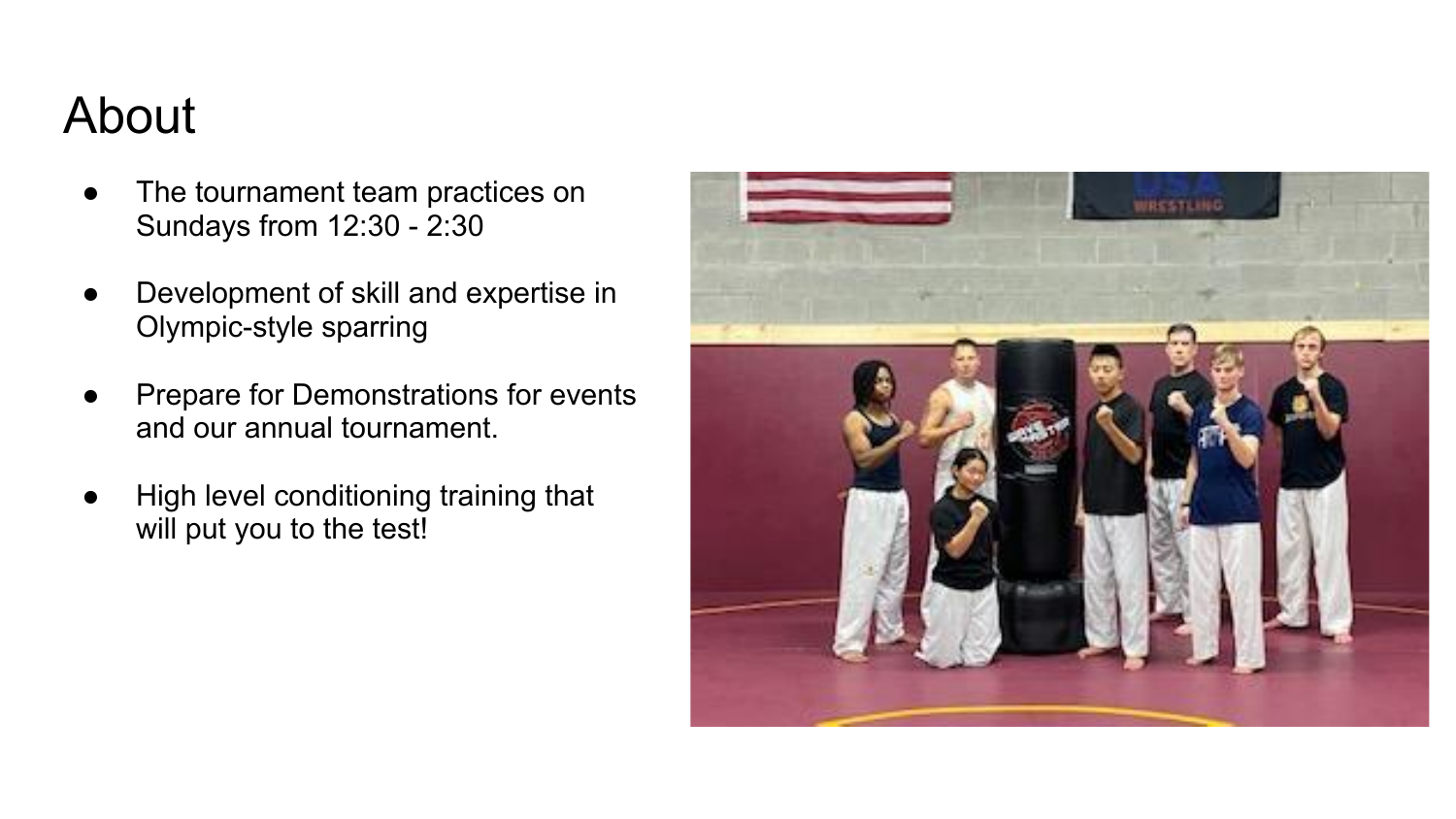## Team Roster

| <b>Name</b>                | <b>Rank</b> | <b>Instructor</b> |
|----------------------------|-------------|-------------------|
| Micha Gaston               | Red         | Ramos             |
| Ben Jackson                | 1st Dan     | Williams          |
| Ransom Rathbun             | 1st Dan     | Ramos             |
| Josiah Karneham            | 2nd Dan     | Guastella         |
| <b>Elizabeth Repp</b>      | 2nd Dan     | Good              |
| Alexander Repp             | 2nd Dan     | Good              |
| <b>Tori Koorndyk</b>       | 3rd Dan     | Good              |
| Andy Mueller (Asst. Coach) | 2nd Dan     | Lofquist          |
| Dan Duba (Head Coach)      | 3rd Dan     | Good              |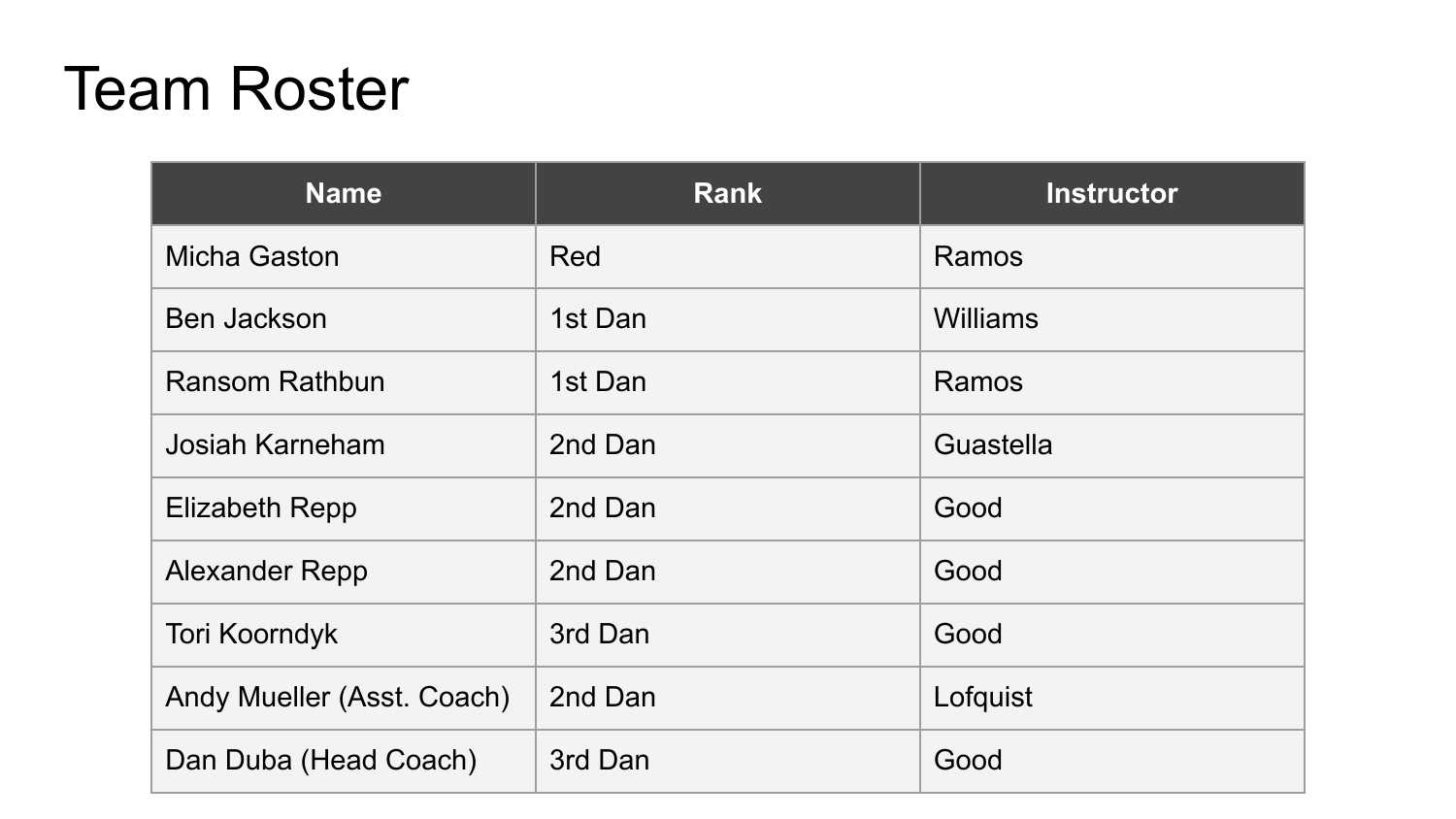## Training Facility

West Michigan Pursuit Wrestling Club 72 South 2nd Street Cedar Springs, MI 49319

- **Matted flooring**
- **Kicking bags**
- Other various training equipment e.g., box jumps, ladders, pull up bar, ropes